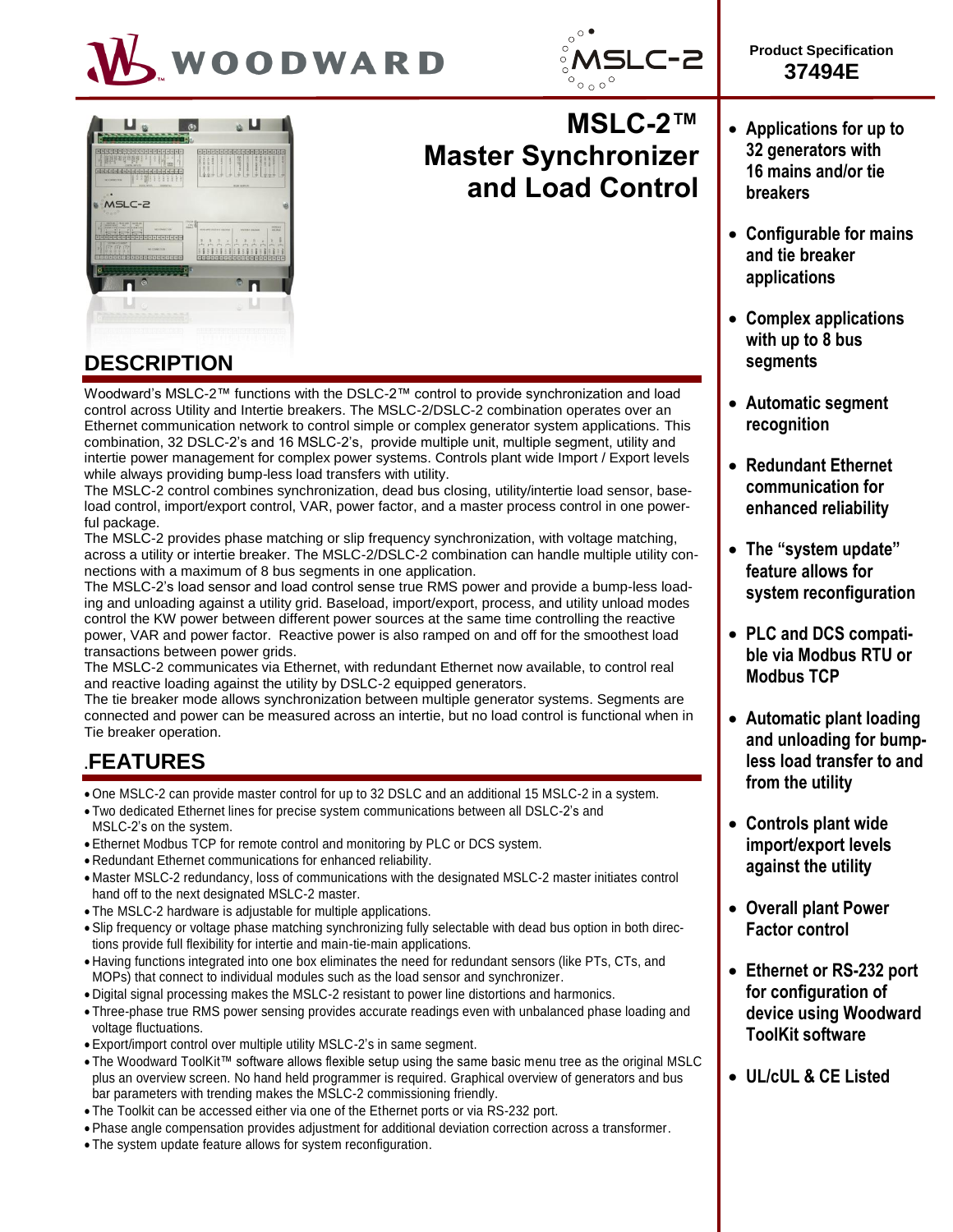## **SPECIFICATIONS**

| Ambient temperature (operation) 40°C to 70°C / -40 to 158°F                         |                                                         |
|-------------------------------------------------------------------------------------|---------------------------------------------------------|
| Ambient temperature (storage) 40°C to 85°C / -40 to 185°F                           |                                                         |
|                                                                                     |                                                         |
|                                                                                     |                                                         |
|                                                                                     |                                                         |
|                                                                                     |                                                         |
|                                                                                     |                                                         |
|                                                                                     |                                                         |
|                                                                                     |                                                         |
|                                                                                     |                                                         |
|                                                                                     |                                                         |
|                                                                                     |                                                         |
|                                                                                     |                                                         |
| Measurable alternator windings 3p-3w, 3p-4w, 3p-4w OD                               |                                                         |
|                                                                                     |                                                         |
|                                                                                     |                                                         |
|                                                                                     |                                                         |
| High Impedance Input; Resistance per path [1] 0.498 M $\Omega$ , [4] 2.0 M $\Omega$ |                                                         |
|                                                                                     |                                                         |
| Current (galvanically isolated) Rated (Irated) [1] /1 A or [5] /5 A                 |                                                         |
|                                                                                     |                                                         |
|                                                                                     | $I_{\text{mains/ground}} = 1.5 \times I_{\text{rated}}$ |
|                                                                                     |                                                         |
|                                                                                     |                                                         |
|                                                                                     |                                                         |
|                                                                                     |                                                         |
|                                                                                     |                                                         |

|                                                                     | 2.00 Adc@24 Vdc / 0.36 Adc@125 Vdc / 0.18 Adc@250 Vdc |
|---------------------------------------------------------------------|-------------------------------------------------------|
| Pilot duty (PD)                                                     |                                                       |
|                                                                     | 1.00 Adc@24 Vdc / 0.22 Adc@125 Vdc / 0.10 Adc@250 Vdc |
|                                                                     |                                                       |
|                                                                     |                                                       |
|                                                                     |                                                       |
| Housing  Powder coated aluminum for back panel mounting             |                                                       |
|                                                                     |                                                       |
|                                                                     |                                                       |
|                                                                     |                                                       |
|                                                                     |                                                       |
| Disturbance test (CE)  tested according to applicable EN guidelines |                                                       |
|                                                                     |                                                       |
|                                                                     |                                                       |

#### **Power** .................

### **DIMENSIONS**

### **Powder coated aluminum for back panel mounting**

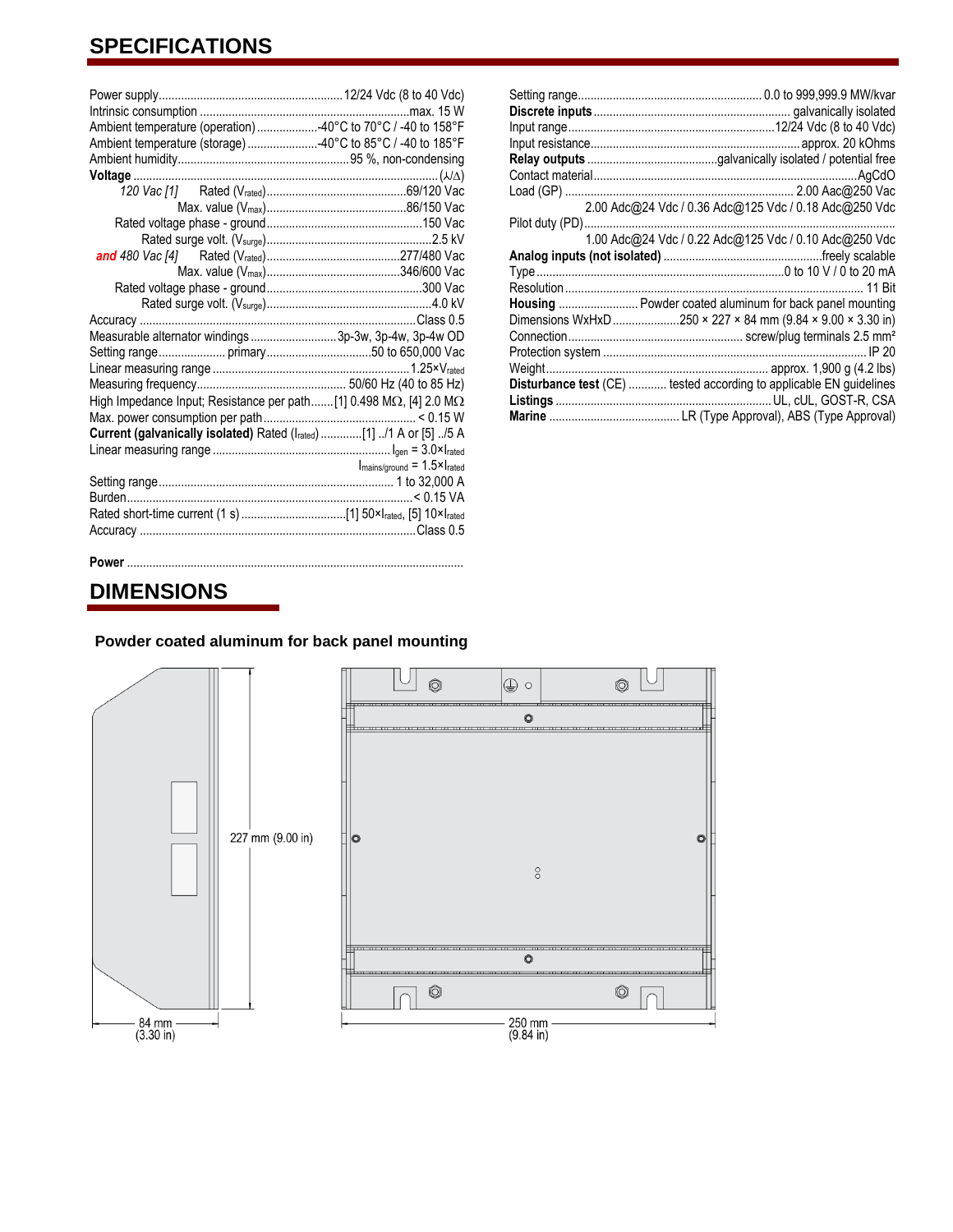### **TERMINAL DIAGRAM**



## **TYPICAL CONFIGURATION**



Configuration of a typical application using DSLC-2 und MSLC-2 devices in combination